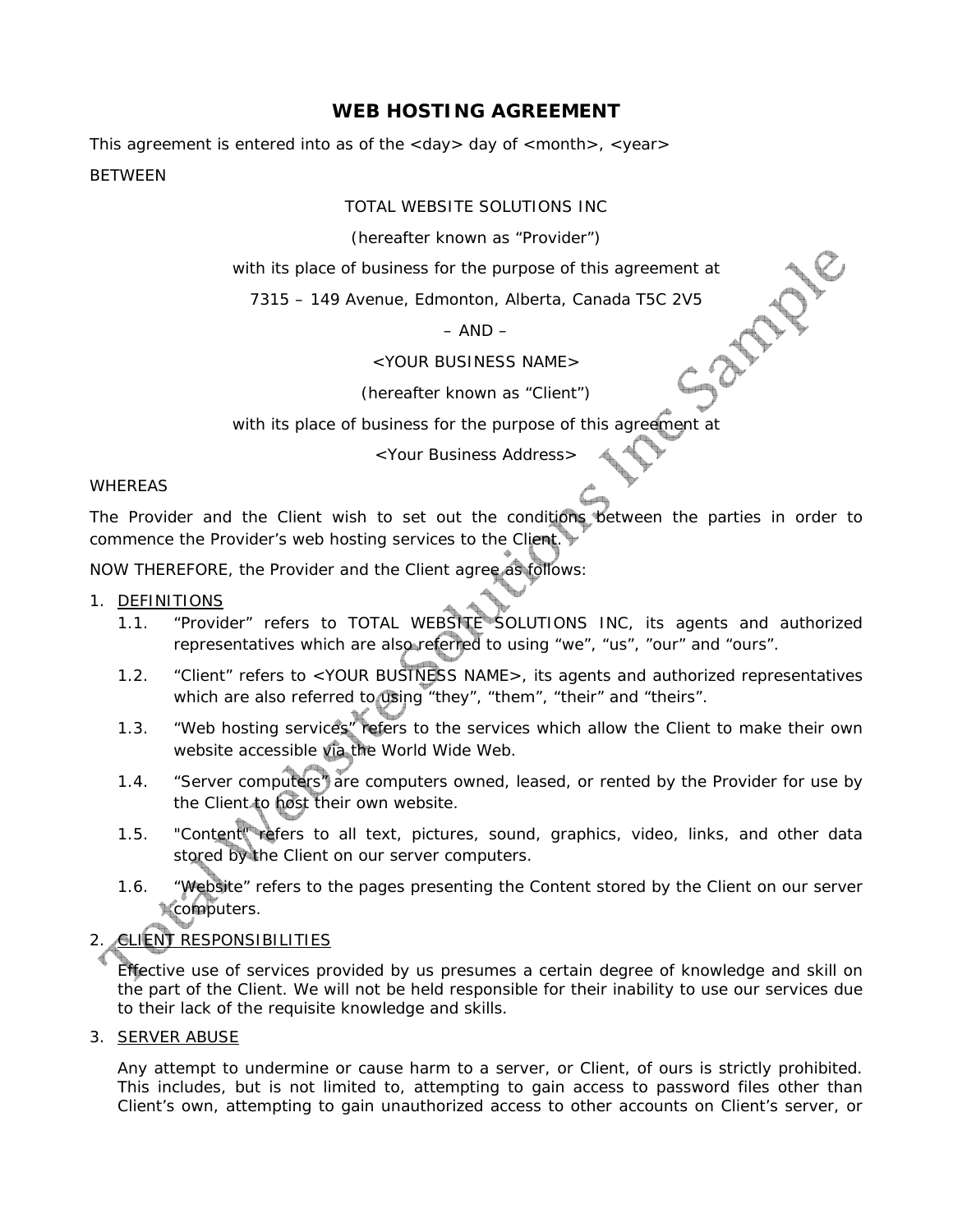anything that causes server malfunction. Failure to comply is subject to immediate account deactivation without refund.

#### 4. USAGE POLICY

The Client will use the web hosting services in a manner consistent with all local, provincial and federal regulations and laws. We reserves the right to suspend or cancel the Client's access to any or all services provided by us when we decide that their account has been inappropriately used.

#### 5. PROHIBITED SERVICES

The following content and activities may not be displayed or promoted by the Client nor associated in any way with the Client's account or the Provider's services. The Provider shall be the sole arbiter as to what constitutes violation of this provision.

- Transmission, storage, or presentation of any information, data or material in violation of any Canadian Federal, Provincial or local law.
- Copyrighted material used without permission.
- Material or activities judged by the Provider to be threatening, obscene, disparaging, or hate-related.
- Material protected by trade secret or other statute.
- Pornography, nudity, erotica, and sex-related merchandising, including sites that may infer sexual content, or link to adult content elsewhere.
- Content that promotes any illegal or prohibited activity.
- Content that may be damaging to the Provider's servers or to any other server on the Internet.
- Pirated software (warez).
- IRC, IRC Bots, IRC BNC, etc.
- Promotion or sale of unsolicited or bulk e-mail (SPAM) software or services.
- Unsolicited or bulk e-mail or newsgroup posts (SPAM) which references and/or is traceable to he Provider and/or any Client in any way.
- Illegally distributed MP3 media.
- Harassing, annoying, or otherwise interfering with any person's, group's, or organization's use or enjoyment of the Internet experience.
- Links or reference to any of the above.

## 6. UNAUTHORIZED USE OF OTHER PEOPLE'S ACCOUNTS OR COMPUTERS

We will strongly react to any use or attempted use of an Internet account or computer without the owner's authorization. Such attempts include "internet scamming" (tricking other people into releasing their passwords), password robbery, security hole scanning etc.

Any unauthorized use of accounts or computers by a Client, whether or not the attacked account or computer belongs to us, will result in action against the attacker. Possible actions include warnings, account suspension or cancellation, and civil or criminal legal action, depending on the seriousness of the attack.

### 7. ABUSE OF UNLIMITED TRAFFIC AND/OR UNLIMITED STORAGE

To maintain the integrity of our services, the following limitations apply to all sites owned by the Client and without an imposed limit on monthly traffic volume and/or storage space: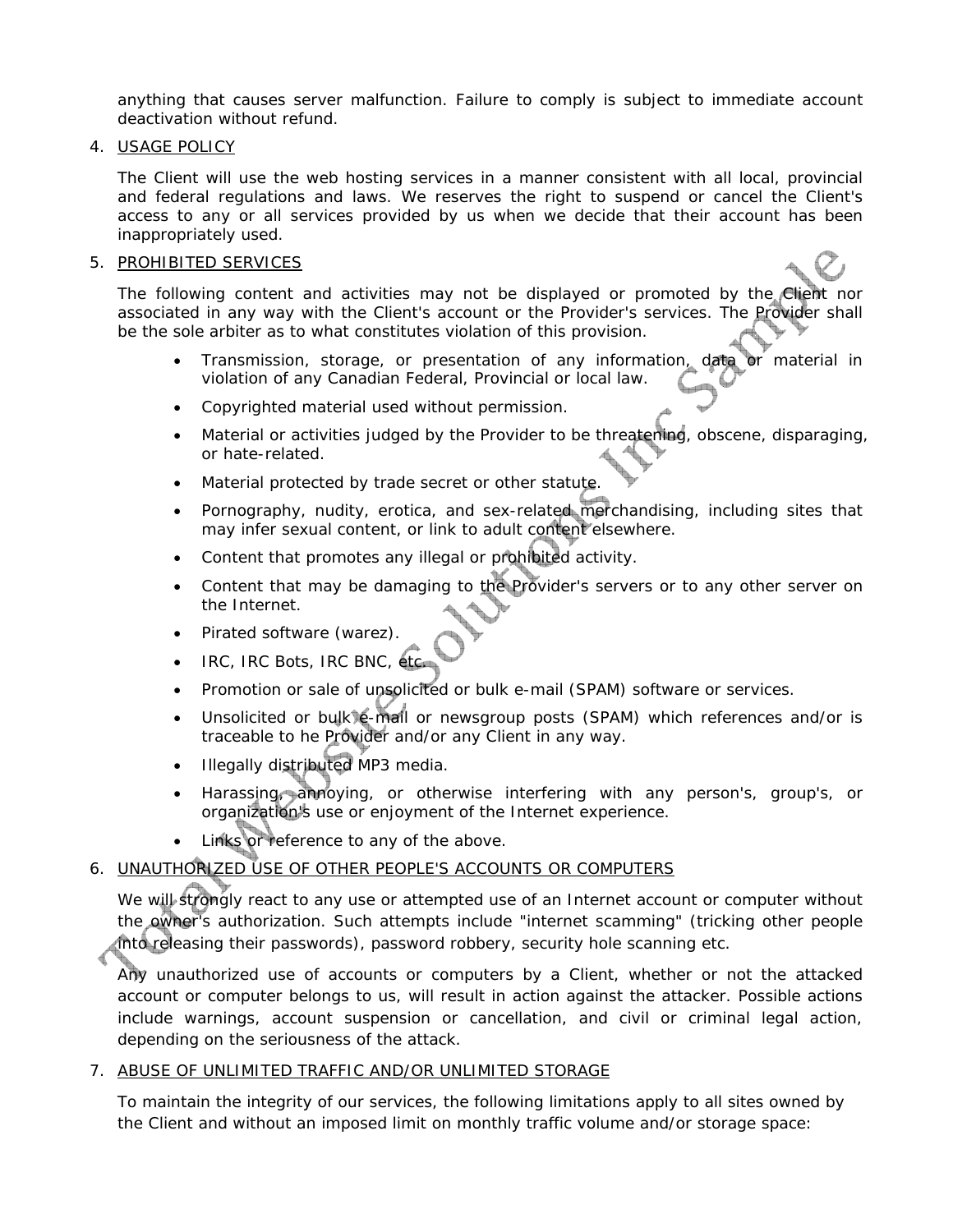- 7.1 The site cannot be used as offsite storage for electronic files (storing files not linked to any page of the site).
- 7.2 The site cannot be used as a download center (more than 50% of traffic arises from file downloads).
- 7.3 The site should not contain scripts running from their domain used on other domain.

Web sites that are found to violate the above limitations are subject to warning, suspension or cancellation at the discretion of our management.

We will be the sole arbiter as to what constitutes a violation of this provision

### 8. CONTENT OWNERSHIP

All contents stored by the Client shall at all times remain the property of the Client. The Client grants to the Provider non-exclusive, world-wide licence to the content only to the extent necessary for the Provider to host the website.

### 9. PAYMENT POLICIES

All accounts are set up on a pre-pay basis. Setup fees may be charged for all new accounts and major account changes. All pricing is guaranteed for the term of pre-payment. We reserve the right to change prices at any time. Any account not brought current within 7 days of email notice or exceeding this time frame in any way is subject to suspension. The Client is responsible for all money owed on the account from the time it was established to the time that the Client notifies us in writing for a request for termination of services. Email notification will be sent to the Client prior to their hosting renewal date.

The Client is responsible to reimburse the Provider all bank charges caused by returned checks and declined credit card payments as well as the outstanding amount. The Provider reserves the right to bill the Client for special handling fees.

## 10. TERMINATION

The Client may terminate this agreement upon thirty (30) days written notice to the Provider either by email or fax.

The Provider may immediately terminate this Agreement for cause at any time without penalty. Causes justifying immediate termination include, but are not limited to: violation of any foreign, federal, state, or local law; non-payment of fees due; breach of this Agreement. The Provider may terminate this Agreement without cause at any time upon thirty (30) days written notice to the Client.

# 11. CANCELLATION AND REFUND

We reserve the right to cancel service at any time. All fees paid in advance of cancellation will be pro-rated and paid by us if we institute our right of cancellation. Extra costs resulting from any violation of policies will be billed to the Client (i.e. transfer, space etc.)

If the Client is not completely satisfied with our services or support within the first 30 days of this agreement, you will be given a full refund of the contract amount including setup fees but excluding overages. Domain Registration fees, reimbursed to us, are not refundable at all. If the web hosting plan includes a free domain name registration, an amount equal to the regular domain name registration fee will be charged upon contract cancellation.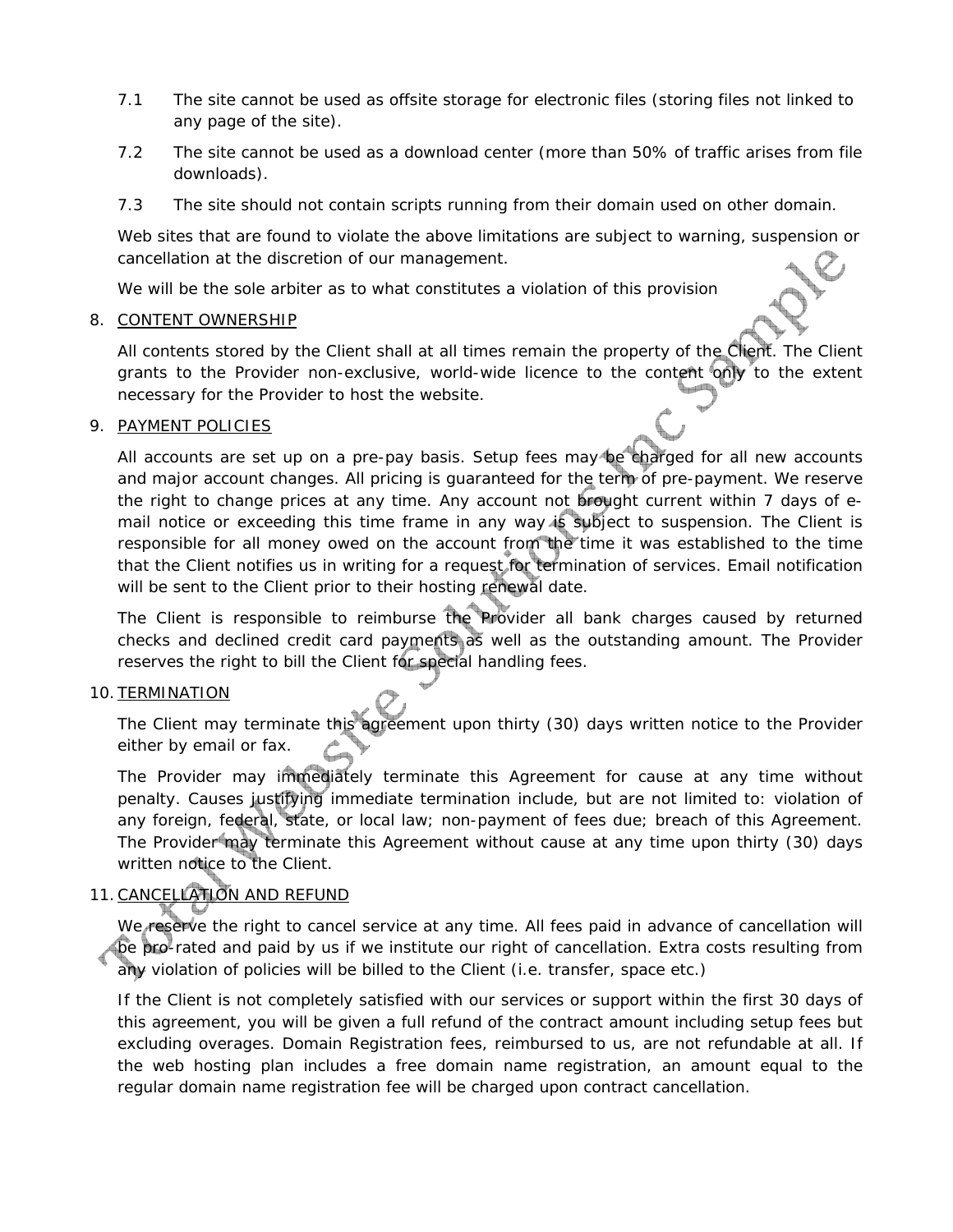For web hosting contracts of 3 months or less, the full contract amount less any domain registration fees and overages will be refunded if we are notified within the first 30 days following activation. No refund is available after the 30th day.

For web hosting contracts longer than three months, a refund equal to one half of the contract amount less any domain registration fees and overages will be given if we are notified prior to the first day of the second half of the contract term. For example, on a twelve month contract we must receive the notice of cancellation prior to the first day of the seventh month of the contract. No refunds will be given once the second half of the contract term has begun. This policy does not apply to any additional services such as overages, additional disk space, additional pop accounts, etc. Due to security concerns, all account cancellations must be done in writing via mail or fax with a valid signature of the primary contact of the account, account name, reason for cancellation. We also accept account cancellation submitted from the registered email address of the account holder. Phone requests will not constitute acceptance of any cancellation. If payment was made by check or bank transfer, payment will be made by company check within 15 days of receipt of cancellation.

## 12. LIMITATION OF LIABILITY

The Client agrees that neither the primary service Provider nor backend service Provider will be liable for any

(1) suspension or loss of the services, except to the limited extent that a remedy is provided under this agreement;

(2) interruption of business;

(3) access delays or access interruptions to the website(s) provided through or by the services;

(4) loss or liability resulting from acts of god;

(5) data non-delivery, mis-delivery, corruption, destruction or other modification;

(6) events beyond the control of the primary service Provider or backend service Provider; or

(7) loss or liability resulting from the unauthorized use or misuse of their account identifier or password.

The Client further agrees that neither the primary service Provider nor backend service Provider will be liable for any indirect, special, incidental, or consequential damages of any kind (including lost profits) regardless of the form of action whether in contract, tort (including negligence), or otherwise, regardless of whether or not either the primary service Provider or backend service Provider have been advised of the possibility of such damages. In no event shall the maximum aggregate liability of either the primary service Provider or the backend service Provider exceed the total amount paid by the Client for the services for a one-month period, but in no event greater than one hundred dollars (\$100.00). Because some provinces do not allow the exclusion or limitation of liability for consequential or incidental damages, in such provinces, the liability of the primary service Provider and/or backend service Provider shall be limited to the maximum extent permitted by law.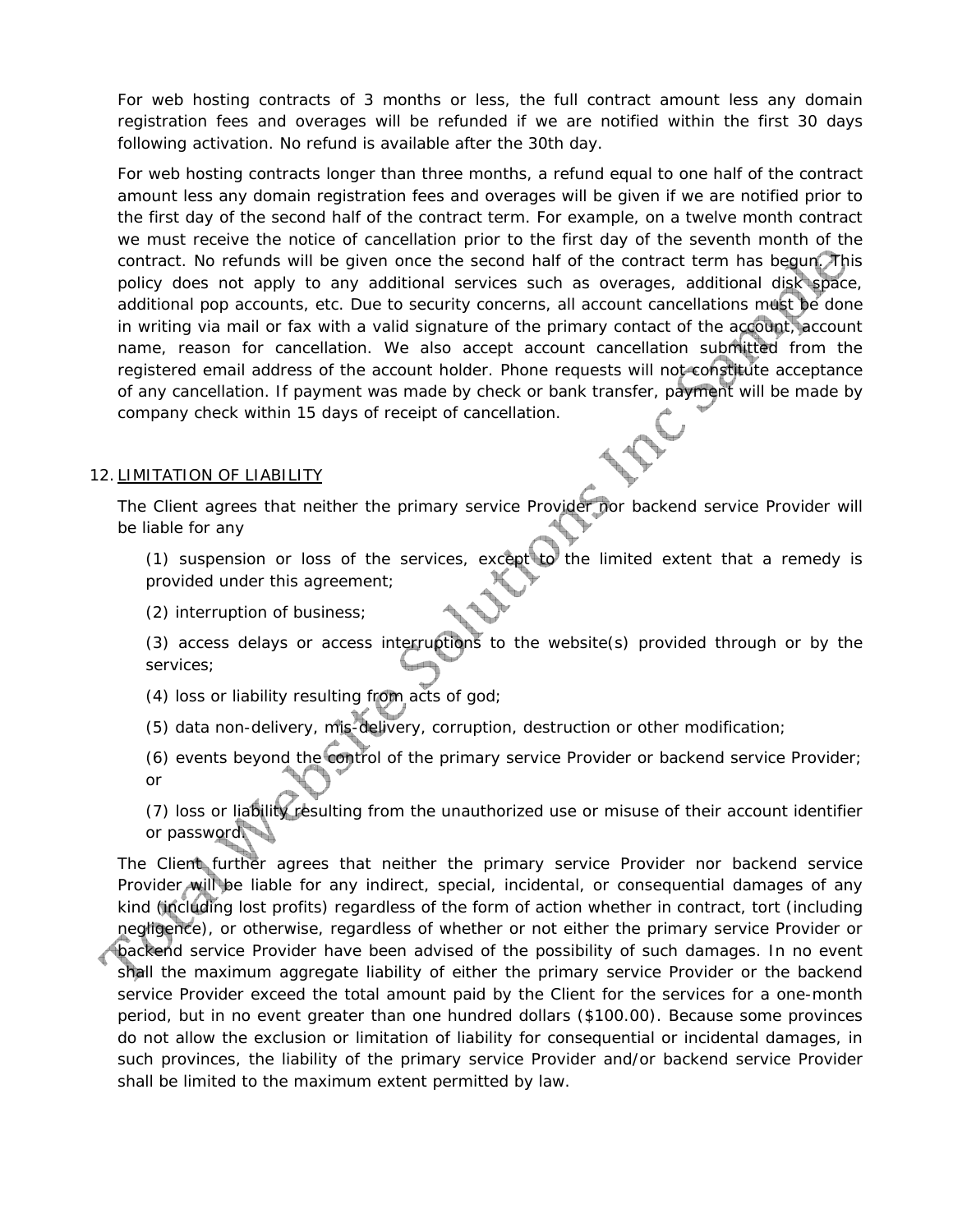#### 13. INDEMNIFICATION

The Client agrees to release, indemnify, and hold the primary service Provider and backend service Provider, our contractors, agents, employees, officers, directors and affiliates harmless from all liabilities, claims and expenses, including attorney's fees and court costs, for third party claims relating to their use of the services or arising under this agreement, including without limitation, infringement by the Client or someone else using their computer, of any intellectual property or other proprietary right of any person or entity, or from the violation of any term or condition of this agreement. When either the primary service Provider and/or backend service Provider may be involved in a suit involving a third party and which is related to the services under this agreement, either the primary service Provider and/or backend service Provider may seek written assurances from the Client in which they promise to indemnify and hold such parties harmless from the costs and liabilities described in this paragraph. Such written assurances may include the posting of performance bonds or other guarantees. Their failure to provide such assurances may be considered a breach of this agreement by the Client.

The Client agrees that the backend service Provider shall not be liable for the actions, inactions, negligence, or intentional misconduct of the primary service Provider. The Client acknowledges and agrees that neither the primary service Provider nor the backend service Provider are agents for one another. The Client agrees that they shall defend, indemnify, save and hold us harmless from any and all demands, liabilities, losses, costs and claims, including reasonable attorney's fees asserted against us, our agents, our Clients, officers and employees, that may arise or result from any service provided or performed or agreed to be performed or any product sold by the Client, their agents, employees or assigns. The Client agrees to defend, indemnify and hold us harmless against liabilities arising out of:

(1) any injury to person or property caused by any products sold or otherwise distributed in connection with our servers;

(2) any material supplied by the Client infringing or allegedly infringing on the proprietary rights of a third party;

- (3) copyright infringement and
- (4) any defective products sold to Client from our servers.

## 14. DISCLAIMER OF WARRANTIES

Neither the primary service Provider nor backend service Provider make any representations nor warranties of any kind whatsoever, express or implied, in connection with this agreement or the services, including but not limited to warranties of merchantability or fitness for a particular purpose, unless such representations and warranties are not legally excludable. Client understands and agrees that any material and/or data downloaded or otherwise obtained through the use of the service is done at their own discretion and risk and that they will be solely responsible for any damage to the Client's computer system or loss of data that results from the download of such material and/or data. No advice or information, whether oral or written, obtained by the Client from either the primary service Provider or backend service Provider shall create any warranty not expressly made herein. Some jurisdictions do not allow the exclusion of certain warranties, so some of the above exclusions may not apply to the Client.